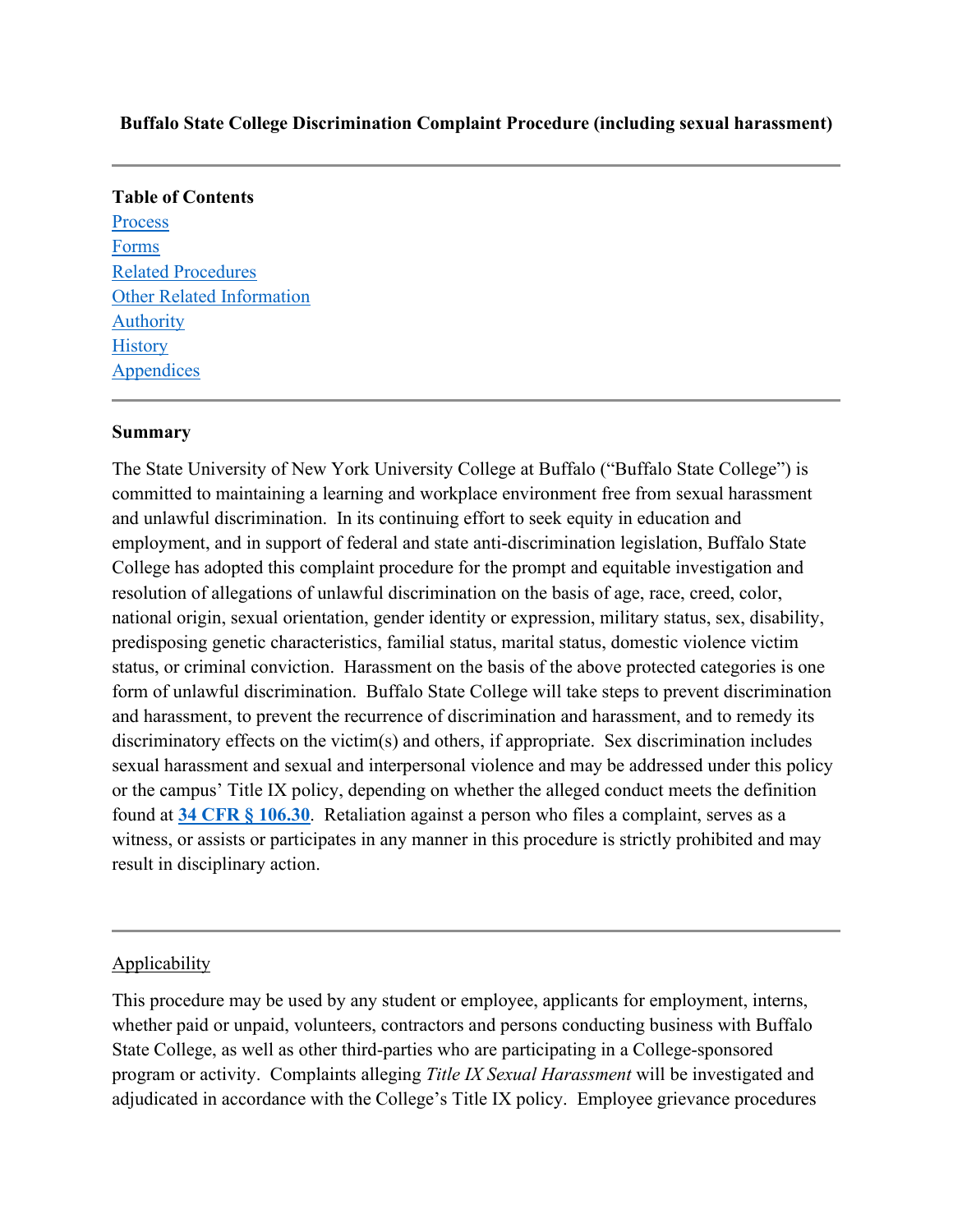processes, and any other procedures defined by policy or contract will generally operate independently from this procedure but may be used to give effect to findings where appropriate. established through negotiated contracts, academic grievance procedures, student disciplinary Human resources or employee labor relations must be notified of complaints involving represented employees at the onset of the processes described in this procedure.

 Furthermore, this procedure does not in any way deprive a complainant of the right to file with outside enforcement agencies, such as the New York State Division of Human Rights, the Equal Employment Opportunity Commission, the Office for Civil Rights of the United States Department of Education, and the Office of Federal Contract Compliance of the United States Department of Labor.

## Definitions

 individual's or group's employment or academic status. *Discrimination* is the different treatment of an individual or group based solely or principally upon a factor prohibited by law, including race, color, national origin, sex, religion, age, disability, gender, pregnancy, gender identity, gender expression, sexual orientation, predisposing genetic characteristics, marital status, familial status, veteran status, military status, domestic violence victim status, or criminal conviction status, that adversely affects the

Discrimination may also result from failure of the university to provide reasonable accommodations to individuals when required due to the individual's disability, religion, pregnancy status, maternity, breastfeeding, transgender status, or sexual violence victim status.

 to inferior terms, conditions or privileges of education or employment or interferes with or limits Amendment is not a violation of Buffalo State College policy. *Harassment* is a form of discrimination consisting of oral, written, graphic or physical conduct relating to an individual's protected characteristics that has the effect of subjecting the individual the ability of an individual to participate in or benefit from the University's programs or activities. Such conduct must amount to more than petty slights or trivial inconveniences, but need not be severe or pervasive. Engaging in speech or expression protected by the First

*Title IX Sexual Harassment* means conduct on the basis of sex that satisfies one or more of the following:

(1) An employee of the recipient conditioning the provision of an aid, benefit, or service of the recipient on an individual's participation in unwelcome sexual conduct;

(2) Unwelcome conduct determined by a reasonable person to be so severe, pervasive, and objectively offensive that it effectively denies a person equal access to the recipient's education program or activity; or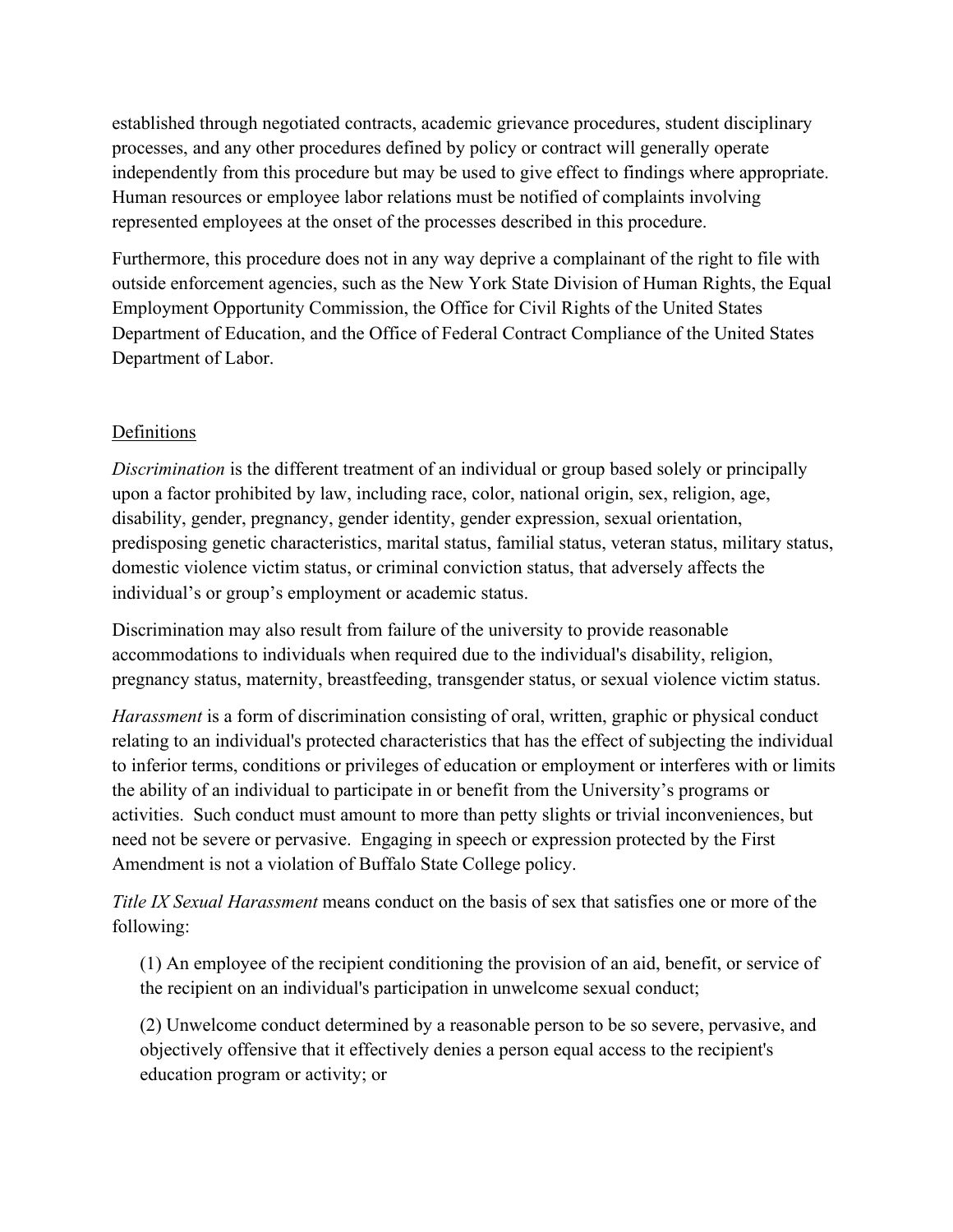(3) "Sexual assault" as defined in 20 U.S.C.  $1092(f)(6)(A)(v)$ , "dating violence" as defined in [34 U.S.C. 12291\(a\)\(10\),](https://www.law.cornell.edu/uscode/text/34/12291) "domestic violence" as defined in [34 U.S.C. 12291\(a\)\(8\),](https://www.law.cornell.edu/uscode/text/34/12291) or "stalking" as defined in  $34$  U.S.C. 12291(a)(30).

*Retaliation* is an adverse action taken against an individual as a result of complaining about or providing information regarding unlawful discrimination or harassment, exercising a legal right, and/or participating in a complaint investigation as a third-party witness. Adverse action includes being discharged, disciplined, discriminated against, subjected to harassment or intimidation, or otherwise subject to adverse employment action because the employee reports discrimination or participates in an investigation under this procedure.

*Complainant* is the individual bringing forward a complaint of harassment, discrimination, or retaliation.

 *Respondent* is the individual or entity against whom a complaint has been filed. When a complaint is made against a group or entity, the campus shall identify an appropriate representative to act on behalf of the respondent.

 *Interim measures* are steps taken to stabilize the situation, prevent continuing misconduct, support the parties, and protect the integrity of the investigation. Whenever possible, interim measures will be structured so they do not disproportionately impact either party. Interim individual lives on campus and/or attends class with the complainant. Interim measures campus human resources or employee relations department.<br>Procedure measures for students may include, but are not limited to, information about how to obtain counseling and academic assistance in the event of sexual assault, and steps to take if the accused involving employees in collective bargaining units should be determined in consultation with the

This procedure provides a mechanism through which Buffalo State College may identify, respond to, and prevent incidents of illegal discrimination. Buffalo State College recognizes and accepts its responsibility in this regard, and believes that the establishment of this internal grievance process will benefit students, faculty, staff, and administration, permitting investigation and resolution of violations of law or policy. All parties involved in the investigation are expected to cooperate and provide truthful information throughout the investigation. Failure to do so may compromise the integrity of the investigation or cause delays. All members of the campus community are expected to cooperate with this procedure.

 Buffalo State College will keep investigations confidential to the extent possible. During any portion of the procedures detailed hereafter, neither the complainant, respondent(s), nor any witnesses shall employ audio or video taping devices.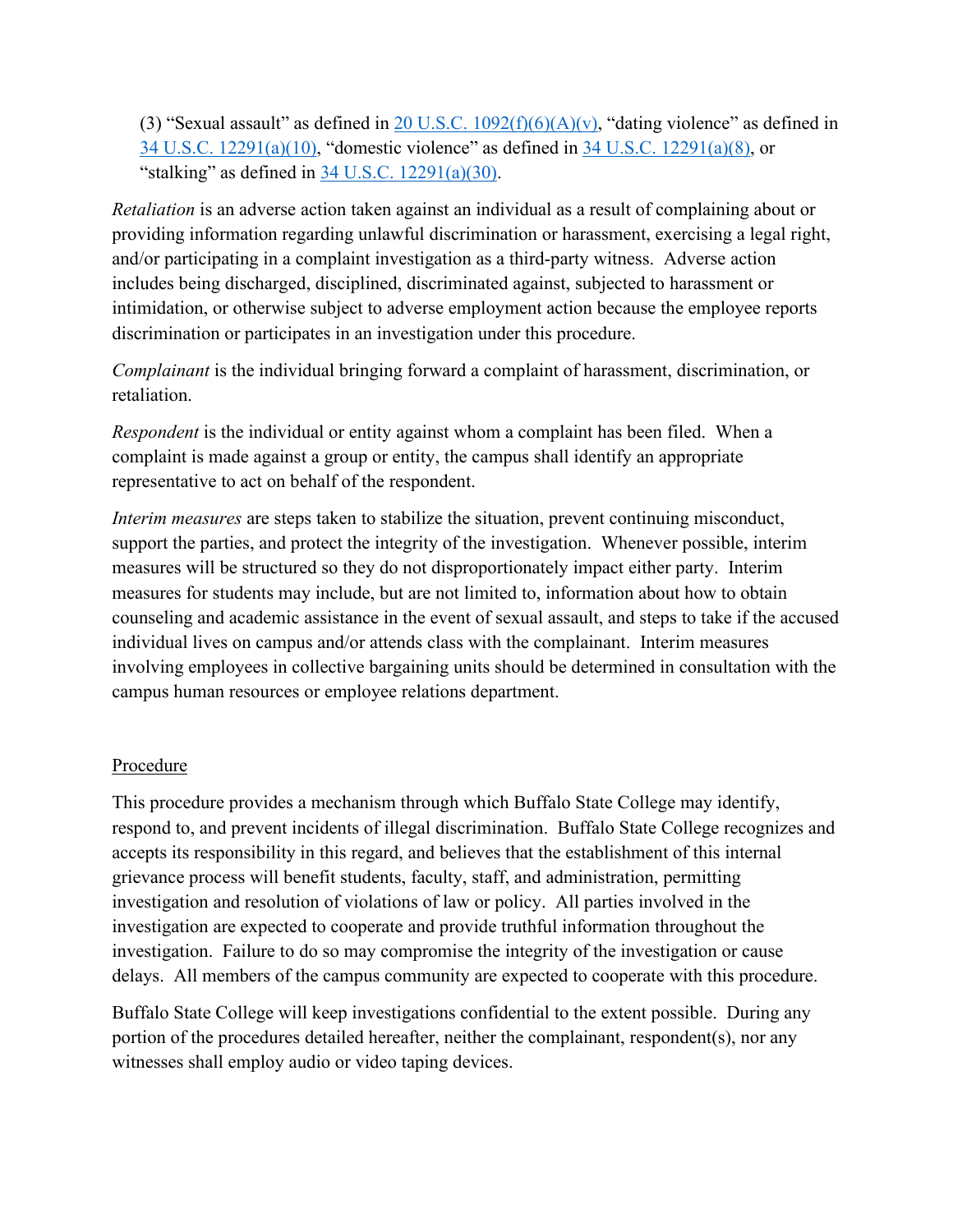and including termination or expulsion. Participants who experience retaliation should contact the campus Affirmative Action Officer ("AAO") and may file a complaint pursuant to this Retaliation against a person who files a complaint, serves as a witness, or assists or participates in any manner in this procedure is strictly prohibited and may result in disciplinary action up to procedure.

 evidence. The College will resume its investigation as soon as law enforcement notifies it that such investigation will not interfere with the criminal investigation or prosecution. Buffalo State Except as required by law, Buffalo State College will comply with law enforcement requests for cooperation, and such cooperation may require the campus to temporarily delay the fact-finding aspect of an investigation while the law enforcement agency is in the process of gathering College will implement appropriate interim steps during the law enforcement agency's investigation to provide for the safety of the victim(s) and the campus community, as described below.

 Upon the initiation of litigation, the investigation may pause or continue in a manner designed to If a parallel or overlapping complaint has been filed with an outside enforcement agency (*e.g*., SDHR, OCR, EEOC), the deadlines and process described in this procedure may be modified to the extent necessary to avoid interference with the outside enforcement agency's investigation. avoid conflict with litigation counsel, court procedure and judicial rulings.

## *Consultation and Review*

 Any student, employee, or third party may consult with the AAO or Title IX Coordinator regarding potential discrimination or harassment. This initial contact may occur by telephone, email, videoconference, or in person--the latter being preferred.

 circumstances. This response may include interim measures to protect the parties during the administrator, manager or supervisor concerning an act of discrimination or harassment, or acts aware of, shall be immediately referred to the AAO or Title IX Coordinator. It is the responsibility of the AAO or Title IX Coordinator to respond to all such inquiries, reports, and requests as promptly as possible, and in a manner appropriate to the particular investigation process as well as information on how to file a complaint using this procedure and/or with an outside enforcement agency. Complaints or concerns that are reported to an of discrimination or harassment that administrators, managers, or supervisors observe or become

# *Cases of Sex Discrimination*

Complaints or reports of sex discrimination will be referred to the campus' Title IX Coordinator, who will provide to the complainant written or electronic information describing the available options, including pursuing a criminal complaint with a law enforcement agency, pursuing the complaint via this procedure (including possible referral to the Title IX process), or pursuing both options at the same time. Additionally, the Title IX Coordinator will ensure that complainants in sex discrimination cases are made aware of their Title IX rights, available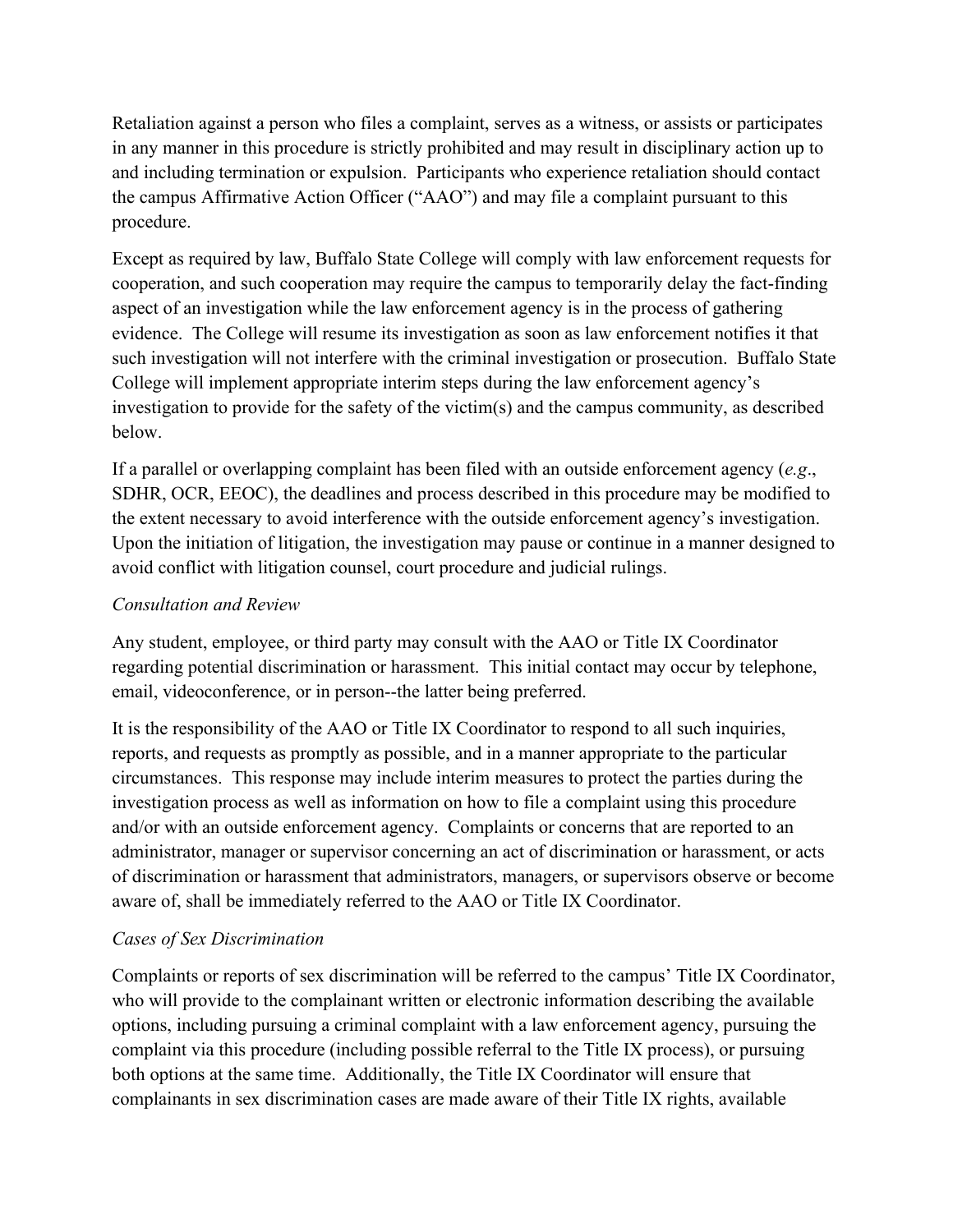interim measures of protection. For more information, see the Victim/Survivor Bill of [Rights.](http://system.suny.edu/sexual-violence-prevention-workgroup/policies/bill-of-rights/) Assistance will be available whether or not a formal complaint is filed. To privately remedies and resources on and off-campus (such as counseling, local rape crisis center), and view policy information and obtain contact information for campus-specific, off-campus, community, and state-wide resources, visit [http://response.suny.edu.](http://response.suny.edu/)

# **When Buffalo State College has** *knowledge* **of an allegation of** *Title IX Sexual Harassment***, the investigation shall proceed pursuant to the campus** *[Title IX policy](https://equity.buffalostate.edu/title-ix-compliance)***.**

 [Disclosing Sexual Violence.](https://police.buffalostate.edu/sexual-assault-prevention) When a campus has notice of allegations or incidents of sexual harassment that fall outside of the definition set forth in 34 CFR § 106.30, the Title IX Coordinator will make reasonable efforts to investigate, regardless of complainant cooperation and involvement, consistent with the [Policies](http://equity.buffalostate.edu/sexual-violence-response-policy)  [on Sexual Violence Prevention and Response,](http://equity.buffalostate.edu/sexual-violence-response-policy) including the [Options for Confidentially](https://police.buffalostate.edu/sexual-assault-prevention) 

# *Time Limitations for Filing a Discrimination Complaint*

 period may lead to dismissal of the complaint. Discrimination should be reported within **one year** after the last act of alleged discrimination or harassment occurred. In instances involving a student charge of discrimination against a faculty member that occurred in the context of a subordinate-supervisor academic relationship (e.g., teaching, advising, thesis or dissertation supervision, coaching, clinical medical supervision), the time period may be extended until one year after the student is no longer under the faculty member's academic or clinical medical supervision or three years from the date the most recent alleged discrimination occurred, whichever is earlier. For allegations of sexual harassment, including sexual violence, the time period for reporting is extended to within **seven years** of the alleged acts of sexual harassment. Failure to report discrimination within the relevant limitation

# *Conflicts of Interest*

In the event that the AAO, Title IX Coordinator, or designee, cannot conduct an investigation due to a conflict of interest, the campus will ensure that the report of discrimination is investigated by individuals with experience and training in discrimination compliance.

# *Filing and Processing of Complaints*

 The Affirmative Action Officer or Title IX Coordinator (hereinafter "investigator") who receives any complaint of alleged discrimination shall:

 1) Inform the complainant about the complaint process and other internal options to resolve the issue;

2) Assist the complainant in the use of the complaint form; and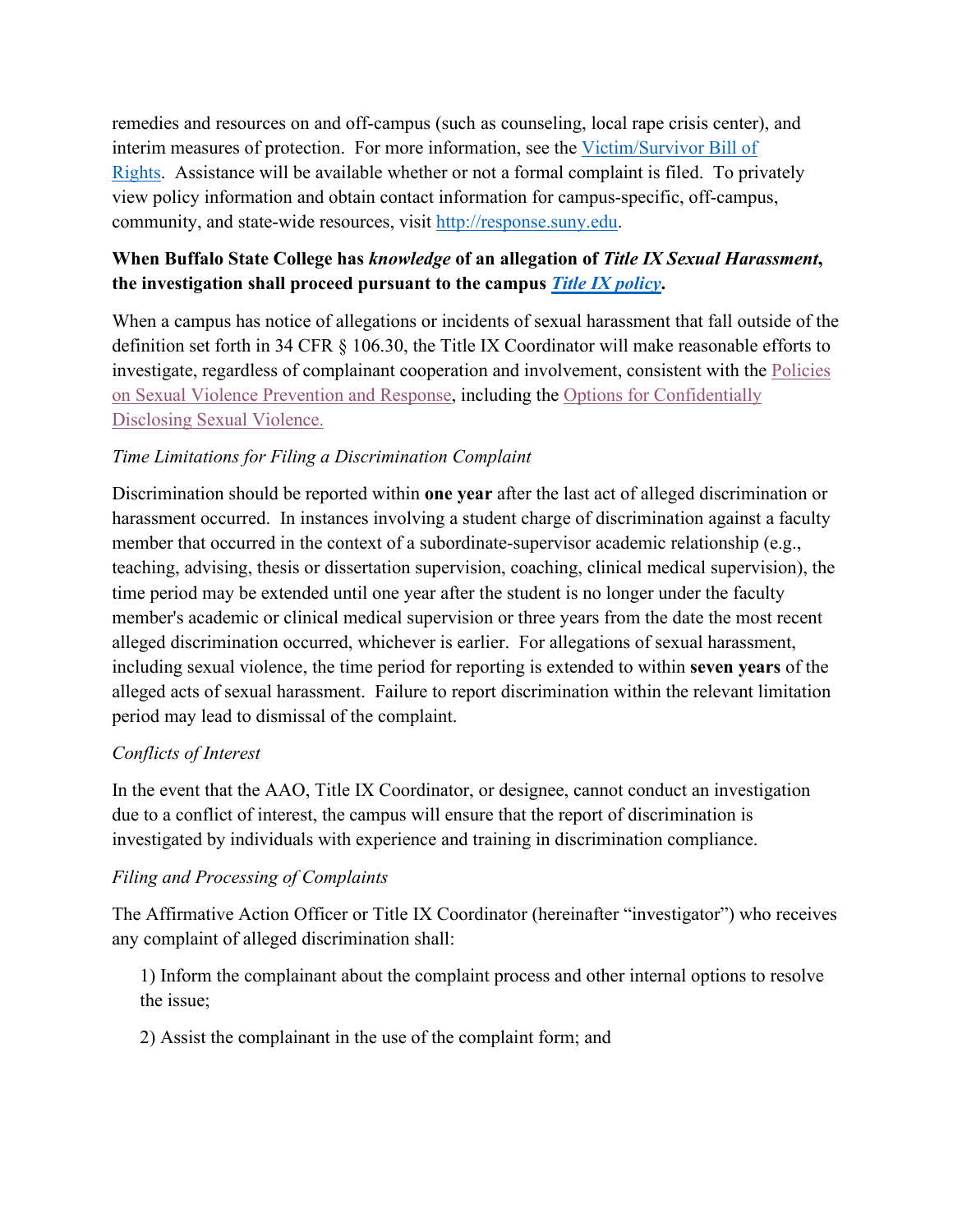3) Provide the complainant with information about various external agencies with which the complaint may be filed, including where to find applicable time limits for filing with each agency.

that will enable there to be a full and fair investigation of the facts. Although in limited circumstances, verbal complaints may be acted upon, the procedures set forth here rest upon the submission of a written complaint submitted by paper or electronically

All complaints must be submitted on the forms provided by the College (see Forms below).

 As soon as reasonably possible after the filing of the complaint, the investigator will provide a copy of the complaint, along with a copy of this procedure, to the respondent(s).

## *Informal Resolution*

No party will be required to participate in informal resolution, and the campus may never condition enrollment, employment, or enjoyment of any other right or privilege upon agreeing to informal resolution.

Informal resolution of complaints of sexual harassment may be addressed via the campus' [Sexual Harassment Informal Resolution Process](file://itorg/ubfs/myfiles/s/e/sethgilb/Windows/Desktop/Helpful%20Doc-Forms/Model-Informal-Resolution-Policy-1.docx) if the complainant and respondent agree.

In all other discrimination complaints, the AAO may attempt to resolve the underlying issue with the agreement of complainant and respondent. The time limitations for investigating a complaint shall be tolled (paused) during the pendency of the informal resolution process. Any party or the AAO may elect to end the informal resolution process and proceed to the formal resolution procedure at any time after the Charge of Discrimination form is filed.

If a resolution satisfactory to both the complainant and the respondent is reached, the AAO shall close the case, sending a written notice to that effect to the complainant and respondent(s). The written notice, a copy of which shall be attached to the original complaint form in the AAO's file, shall contain the terms of any agreement reached by complainant and respondent, and shall be signed and dated by the complainant, the respondent(s) and the AAO. (See Forms for the [Memorandum: Status - Resolved form\)](https://www.suny.edu/sunypp/lookup.cfm?lookup_id=242) 

If the AAO is unable to resolve the complaint to the mutual satisfaction of the complainant and respondent(s), the AAO shall so notify the parties and initiate the investigation process.

### *Formal Investigation and Resolution*

The formal complaint proceeding is commenced by the filing of a complaint form as described above and/or by a party's decision to discontinue the informal resolution process. The outcome of the process is a report describing the relevant evidence and making findings.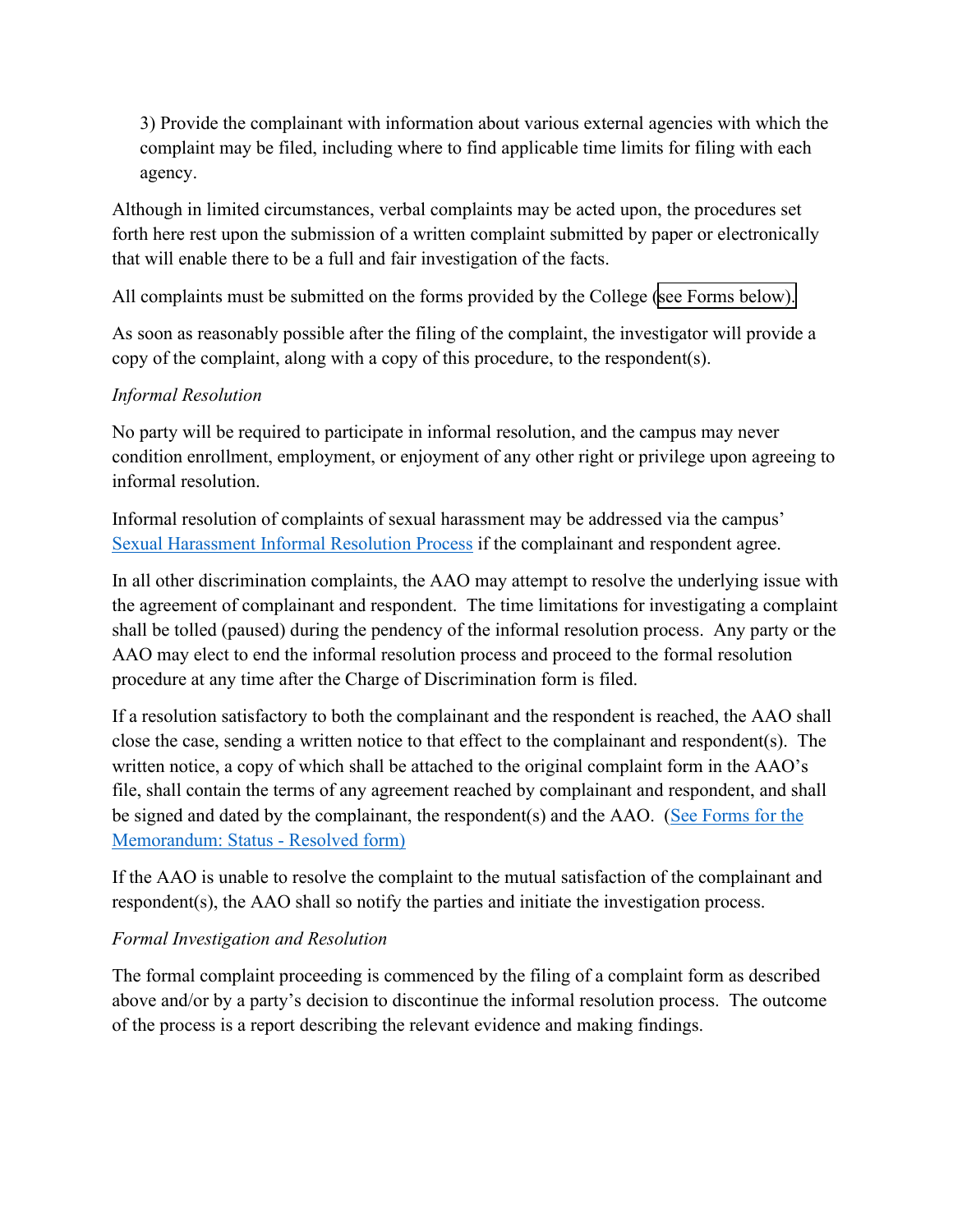The investigatory process is guided by the need to balance the remedy of unlawful discrimination and harassment with principles of fairness, due process, and confidentiality. Accordingly, parties to an investigation are afforded the following rights and protections:

- • Buffalo State College will maintain the confidentiality of discrimination reports to the witnesses. Records of conversations with parties or witnesses will not be released outside fullest extent possible and requests the same of parties to the investigation and third-party of the institution unless required by law (e.g., outside investigation, FERPA, FOIL), court order, or as needed to pursue available remedies such as student/employee discipline.
- The respondent is entitled to due process, including knowledge of the specific allegation(s) and an opportunity to respond prior to imposition of sanctions or an adverse employment or education action. No finding or presumption of wrongdoing will be made absent factual evidence that supports the finding.
- investigation, as well as an opportunity to explain and respond to the evidence. The actions taken that may affect their rights. • Complainants and respondents will each have notice of the evidence presented during the investigator will keep the parties informed of the progress of the investigation and any
- Complainants and third-party witnesses are protected against retaliation for reporting discrimination or participating in an investigation. If a party feels that any negative action has been taken as a result of reporting discrimination or participating in a complaint investigation, this allegation will be investigated separately.

 action to the applicable disciplinary offices (*e.g.*, employee relations, student conduct) for investigation and adjudication. When possible, such referrals will be made following the investigation. However, earlier referral may be appropriate where the seriousness of the alleged The investigator may refer allegations of serious misconduct that could warrant disciplinary conduct requires immediate action (*e.g.*, suspension), where applicable collective bargaining agreements require investigation by employee relations, or where the time limitations applicable to disciplinary proceedings may be implicated prior to the conclusion of the investigation.

 which will include a recommended outcome. In conducting investigations, the investigator will consider relevant laws, policies and procedures, documentation, and information obtained from the complainant, respondent(s), and third-party witnesses. The standard of proof in complaints made under this policy is preponderance of the evidence (more likely than not) regardless of whether the allegations would also constitute a crime. The timeframe for investigating a report of discrimination will depend upon the complexity of the investigation but should not exceed sixty days absent good cause. At the conclusion of an investigation, the investigator will reduce their findings to a written report,

The following are potential outcomes of a complaint investigation: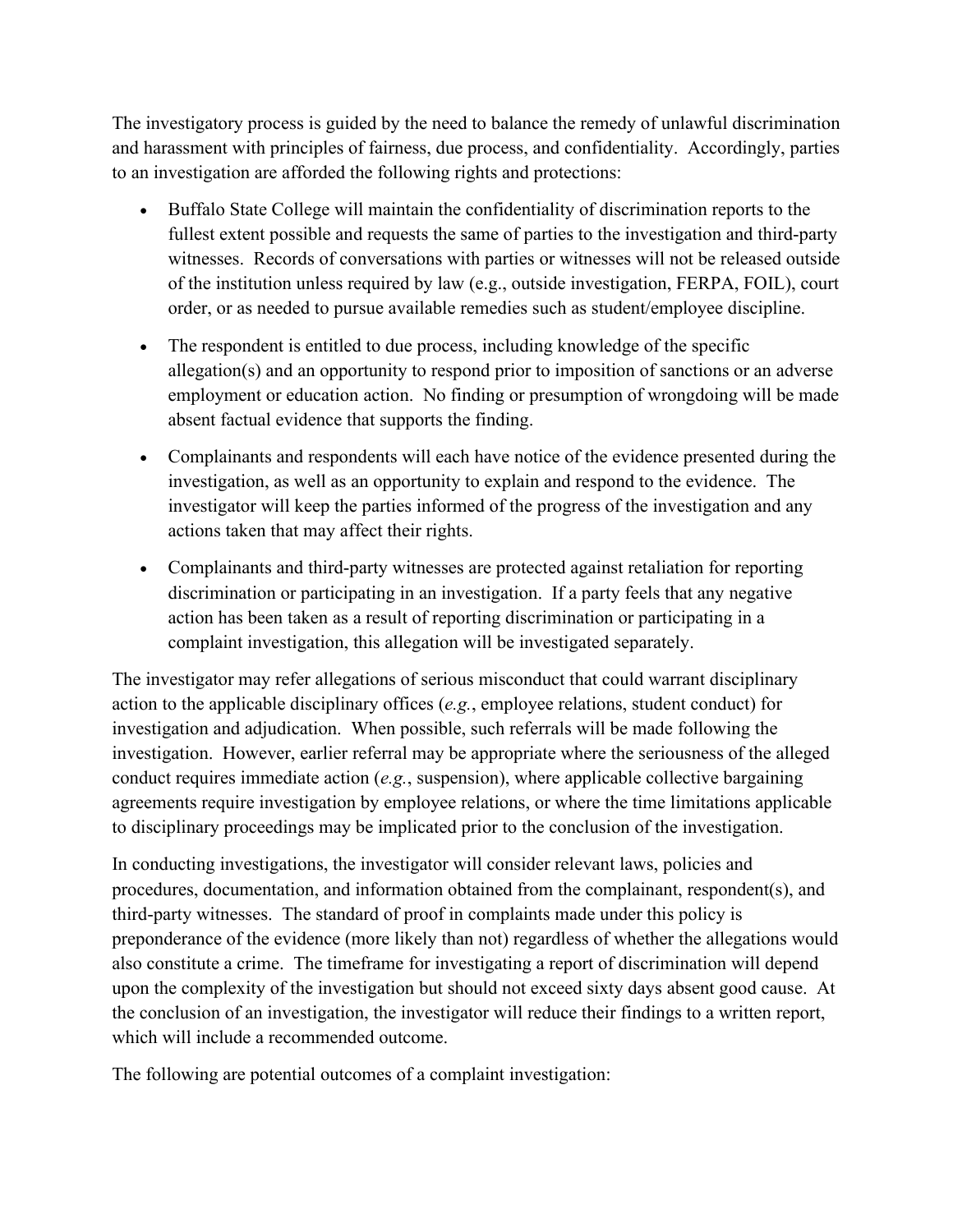- The matter is resolved between the parties and there are no other issues requiring College involvement;
- The complainant elects to withdraw the complaint or requests that there be no further investigation, and there are no other factors which require continuation of the investigation;
- There is insufficient evidence to support a finding of a violation of the Buffalo State College policies against discrimination and harassment;
- The preponderance of the evidence supports a finding of a violation of the Buffalo State College policies against discrimination and harassment.

The parties to a complaint will receive notice of the outcome of the investigation, including a copy of the investigator's report.

When the evidence supports a finding that a violation of law or policy occurred, the investigator will recommend appropriate action to the College president or designee to remedy such violation(s). If the president is the respondent, the findings and recommendation shall be submitted to the SUNY Chancellor or their designee, who will act in place of the president.

 $\mathbf{i}$ . president or designee may take such administrative action as they deem appropriate under their termination, demotion, reassignment, suspension, reprimand, or training. For employees (including student employees) not in a collective bargaining unit: The authority as the chief administrative officer of the college, including but not limited to,

termination, demotion, reassignment, suspension, reprimand, or training.<br>ii. For students: The president or designee may determine that sufficient information exists to appropriate action under the appropriate student conduct code. The potential outcomes may include reprimand, suspension, expulsion, or educational courses or activities. refer the matter to the student conduct, or other appropriate disciplinary body for review, and

 iii. For employees in collective bargaining units: The president or designee may determine that sufficient information exists to refer the matter to their designee for investigation and disciplinary action, or other action as may be appropriate under the applicable collective bargaining agreement. The potential outcomes may include a reprimand, suspension, termination, training, reassignment, fine, demotion, or informal or formal counseling.

 The action of the president or designee shall be final, unless further proceedings under the what action the Chancellor proposes to take. The Chancellor's decision shall be final for student code of conduct or applicable collective bargaining agreement are implicated. If the president is the respondent, the Chancellor or designee shall issue a written statement indicating purposes of this discrimination procedure.

*Notice of outcome*: Following final determination and/or action, the president or designee shall issue a letter to the complainant and to the respondent(s) advising them that the matter, for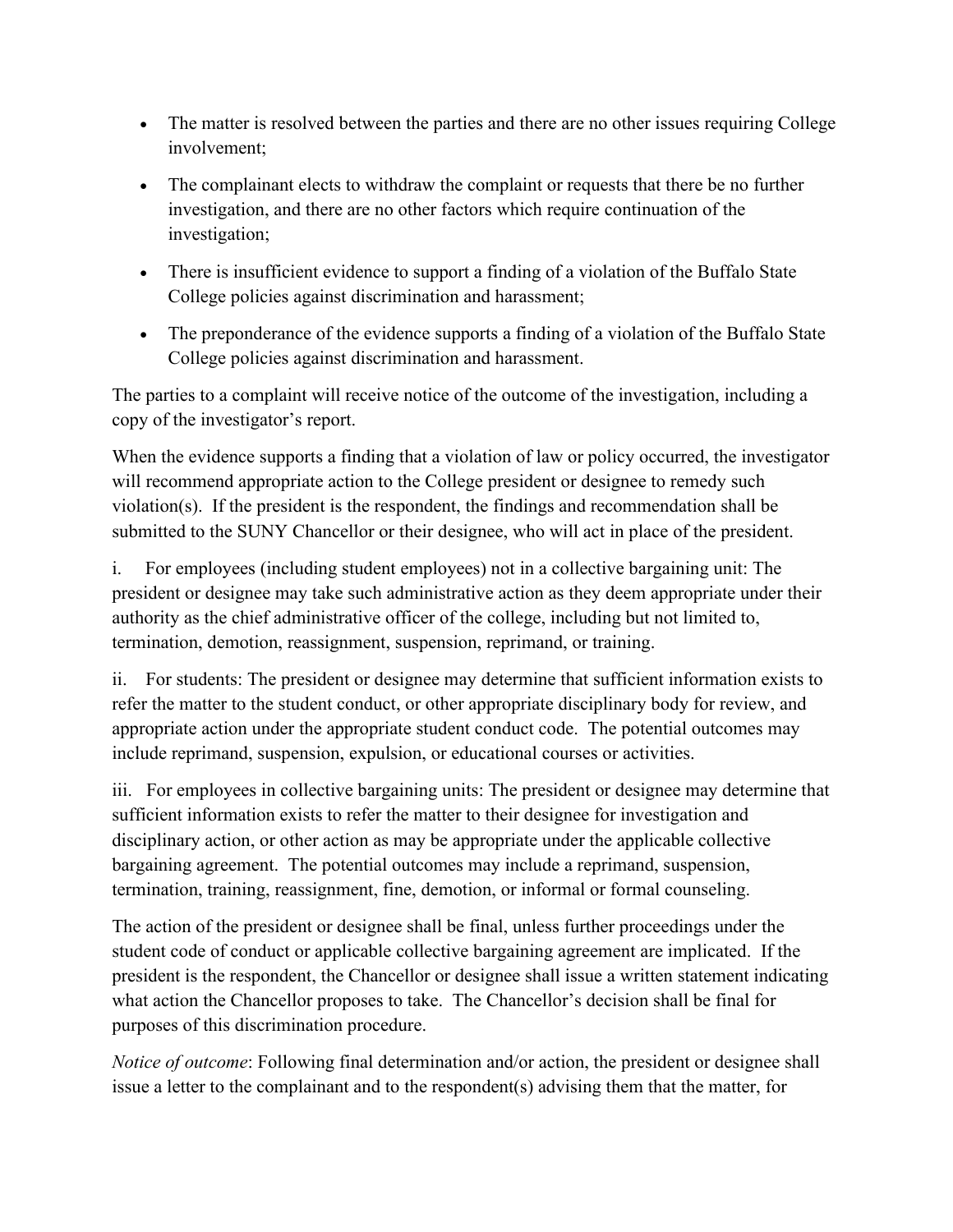purposes of this discrimination procedure, is closed. In cases of sex discrimination, notice of outcome will include the sanctions, as appropriate.

#### **Forms**

Form A - Charge of Discrimination

[Form B](https://www.suny.edu/sunypp/lookup.cfm?lookup_id=242) - Template for Memorandum Outlining Mutual Agreement Between Parties

#### **Related Procedures**

[Buffalo State College Policies on Sexual Violence Prevention and Response](https://equity.buffalostate.edu/sexual-violence-response-policy) 

[Buffalo State College Policy Doc. No. 6504, Policy on Mandatory Reporting and Prevention of](https://adminpolicylibrary.buffalostate.edu/sites/adminpolicylibrary.buffalostate.edu/files/uploads/Documents/Child%20Protection%20Policy%20Library%2012-8-16.pdf)  [Child Sexual Abuse](https://adminpolicylibrary.buffalostate.edu/sites/adminpolicylibrary.buffalostate.edu/files/uploads/Documents/Child%20Protection%20Policy%20Library%2012-8-16.pdf) 

[Buffalo State College Nondiscrimination Notice](https://equity.buffalostate.edu/nondiscrimination-notice) 

[Buffalo State College Title IX resources](https://equity.buffalostate.edu/title-ix-compliance#buffalostateresources) 

[Buffalo State College Equity and Campus Diversity Policies](https://equity.buffalostate.edu/policies) (Affirmative action, bias crime, disability related discrimination, discrimination based on national origin, religion, sexual orientation, Veteran status)

#### **Other SUNY Related Information**

[SUNY Procedure Doc. No. 6503 -](https://www.suny.edu/sunypp/lookup.cfm?lookup_id=534) Sexual Orientation Nondiscrimination

[SUNY Policy Doc. No. 6506](https://www.suny.edu/sunypp/lookup.cfm?lookup_id=877) - Sexual and Romantic Relationship Policy

[SUNY Policy Doc. No. 6507](https://www.suny.edu/sunypp/lookup.cfm?lookup_id=878) - Sexual Harassment Response and Prevention Statement

[SUNY Student Conduct Institute](https://system.suny.edu/sci/) [SUNY SAVR Resource](https://www.suny.edu/violence-response/) 

[SUNY Policy Doc. No. 6502, Equal Opportunity: Access, Employment and Fair Treatment in](http://www.suny.edu/sunypp/documents.cfm?doc_id=533)  [the State University of New York](http://www.suny.edu/sunypp/documents.cfm?doc_id=533) 

[Available on the Sexual Violence Prevention Workgroup website](http://system.suny.edu/sexual-violence-prevention-workgroup/) 

Includes: Definition of Affirmative Consent, Policy for Alcohol and/or Drug Use Amnesty in Sexual Violence Cases, Campus Climate Assessment Policy, Sexual Violence Victim/Survivor